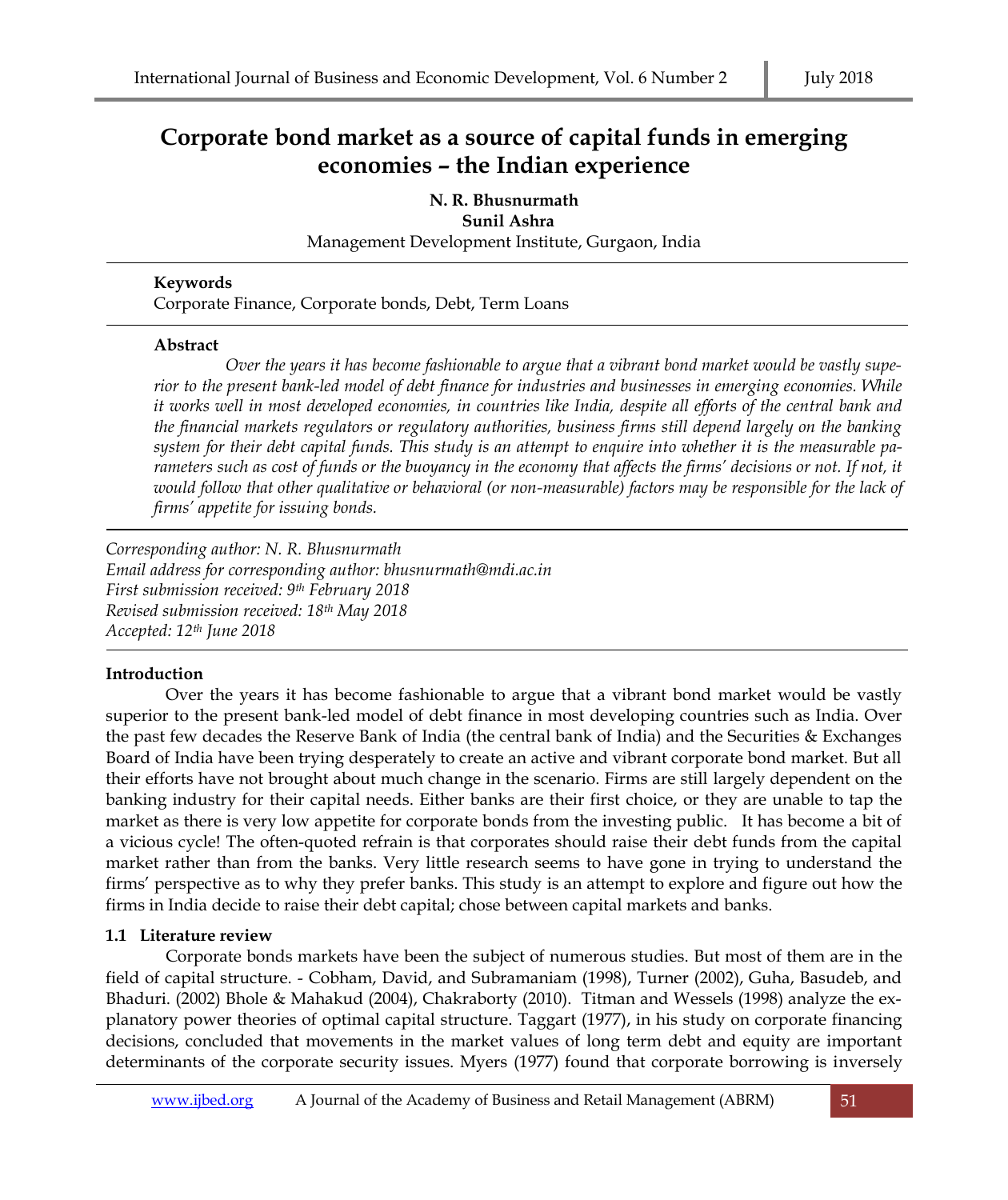related to the proportion of market value accounted for by real options. It also rationalizes other aspects of corporate borrowing behavior, for example the practice of matching maturities of assets and debt liabilities. Mason & Jeffrey (1990) found that firms are concerned with who provides their financing, not just with the debt/equity distinction. Debt is more than just debt; equity is more than just equity.

Gabbi & Sironi (2005) examined the factors that determine corporate bonds pricing by analyzing the spreads of Eurobonds issued by major G-10 companies during the 1991–2001 period. He found that bond ratings appear as the most important determinant of yield spreads, with investors' reliance on rating agencies judgments increasing over time. And, the primary market efficiency and the expected secondary market liquidity are not relevant explanatory factors of the spreads and cross-sectional variability. Further, rating agencies adopt a different, 'through the cycle', evaluation criteria of default risk with respect to the forward looking one adopted by bond investors. Elton et al (2004) investigate several bond characteristics that have been hypothesized as affecting bond prices and show that from among this set of measures default risk, liquidity situation, tax liability, recovery rate and bond age leads to better estimates of spot curves and for pricing bonds. Titman (2002) presents anecdotal evidence that suggests that financial markets, often, are not integrated and discusses the implications of this lack of integration on corporate financing strategies. He argues that market conditions, which are determined by the preferences of individuals and institutions that supply capital, can have an important bearing on how firms raise capital and the extent to which they hedge. Cantillo & Wright (2000) investigated which companies finance themselves through financial intermediaries and which borrow directly from arm's length investors. He found that large companies with abundant cash and collateral tap credit markets directly; these markets cater to safe and profitable industries and are most active when riskless rates or earnings of the financial intermediaries are low.

Some studies have concentrated on Indian and other emerging markets. Sameul (1996) studied the role of the stock market in providing finance to firms in India and concluded that the development of the stock markets is unlikely to spur corporate growth. Anand (2002) studied the corporate finance practices vis-a-vis capital budgeting decisions, cost of capital, capital structure, and dividend policy decisions in India. Sengupta (1998) found evidence that firms with high disclosure quality ratings from financial analysts enjoy a lower effective interest cost of issuing debt.

Apart from academic studies, there have been numerous policy papers and committee reports which have studied the issues regarding reluctance of firms in raising debt capital through issue of bonds. There has been a number of reports by committees set up by the Reserve Bank of India (central monetary authority of India) and the government of India, on development of corporate bond markets in India viz. Report of High Level Expert Committee on Corporate Bonds and Securitization (R. H. Patil Committee, 2005), Report of the High Powered Expert Committee on Making Mumbai an International Financial Centre (Percy Mistry Committee, 2007), A Hundred Small Steps [Report of the Committee on Financial Sector Reforms (CFSR) headed by Raghuram Rajan (2009). Report of the Khan Committee (2016) is the latest in a series of policy papers. All these committees have recognized many structural features of the corporate bond market in India which hinder the development of a deep corporate bond market.

As mentioned earlier, there has been a dearth of research and understanding of factors that affect the firms' decisions to raise funds through bank loans or to tap the bond markets. Several academic and other articles and reports have indicated many issues with the current state of bond markets in emerging economies such as lack of appetite and the buy & hold attitude of the few investors who do invest. A sense of frustration appears to have gripped the regulators as to why despite so many initiatives the corporate bonds market does not seem to have evolved. The main issue is whether it has made a significant progress and whether basic factors considered by prudent business persons or firms influence decisions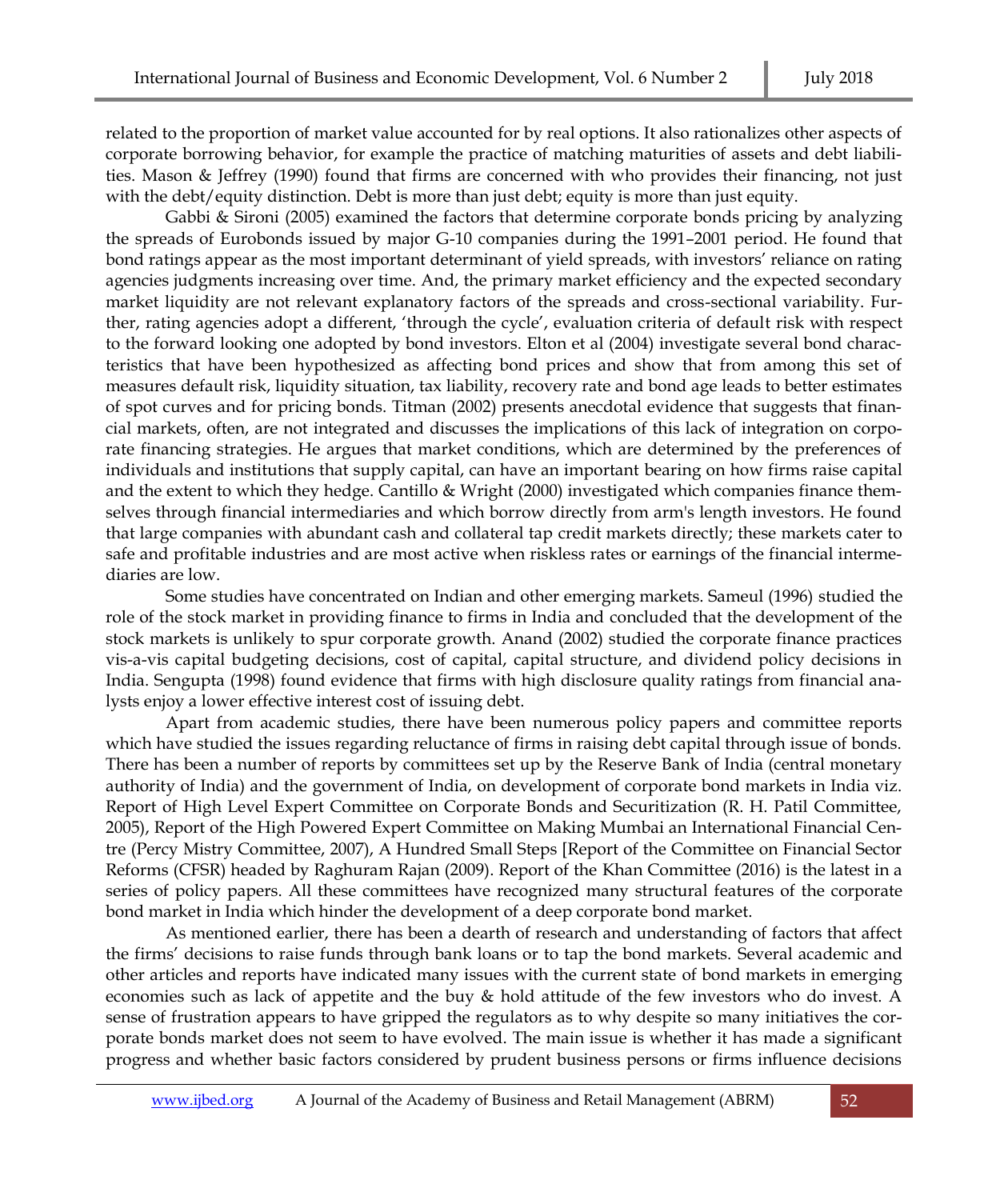regarding where to raise funds. As such an empirical study using available data and from the perspective of various stakeholders, might help to add to the understanding. This analysis could bring out the relevant economic factors that influence the firms' choice for raising capital.

### **1.2 Objectives of the study**

The objective of the study is to enquire whether economic factors influence the firms' decisions to tap the bonds market vis-à-vis from banks. The study attempts to examine specifically:

- Has there been an improvement in the amount of funds raised in the bonds market in India?
- Do economic factors play a significant role in influencing the firms' decisions to tap bond markets?
- Do firms decision to tap the bonds market gets influenced by the current bond market yields?
- Does the buoyancy in the economy influence the funds raised in the bonds market?

# **1.2 Methodology**

The analysis of the study is based on secondary data. This is because it is not feasible to collect primary data on how and when firms decide to tap the bonds market as it tends to be strategic information which the firms are unwilling to part with. Therefore, a survey may not take us far as it is not likely to be reliable. Moreover, the study is an exploratory first attempt to examine whether actual data supports the widely held opinions and heuristics.

# **1.2.1 Design of the study**

Firms need capital funds and they decide on the leverage ratio. Based on this, firms have a choice of raising the required debt funds either from banks or by tapping the bonds market. The economic factors which could influence, and logically should, are whether it is time for investment (buoyancy in the economy), and the cost of funds. Other factors such as ease of raising funds, rules and regulations etc are relevant but tend to be qualitative variables.

# **1.2.2 Variables considered in the analysis are:**

- Bank credit to commercial sector (RBI)
- Bonds issued during a calendar quarter (SEBI). This indicates the amount of funds raised in that quarter.
- Base rates of banks (RBI) banks are required to announce the "base rates". These are the rates at which they lend to their AAA rated customers and are equivalent to the 'prime lending rate'. Firms are charged a risk premium over this base rate. While different firms are charged different rates, to study the significance of the cost of funds, the risk premium would not matter; risk premium is charged both in the case of bank loans and as a spread over sovereign and AAA rated bonds, in the bond markets.
- Data published by the Reserve Bank of India gives the range of the base rates declared by all banks. For the analysis we have taken the average of the high and low as the cost of bank loans.
- About the buoyancy and prospects of the economy, it would be prudent to take the GDP growth as proxy for the future expectations of the economy. However, there are two issues with this. One, GDP is an all-encompassing macroeconomic variable including all the sectors. But bonds are issued mainly by bigger corporate entities; smaller firms' needs are generally low, and it may not make sense for them to go through the rigorous procedure of issuing bonds. As such the Index of Industrial Production seems to be the more appropriate variable.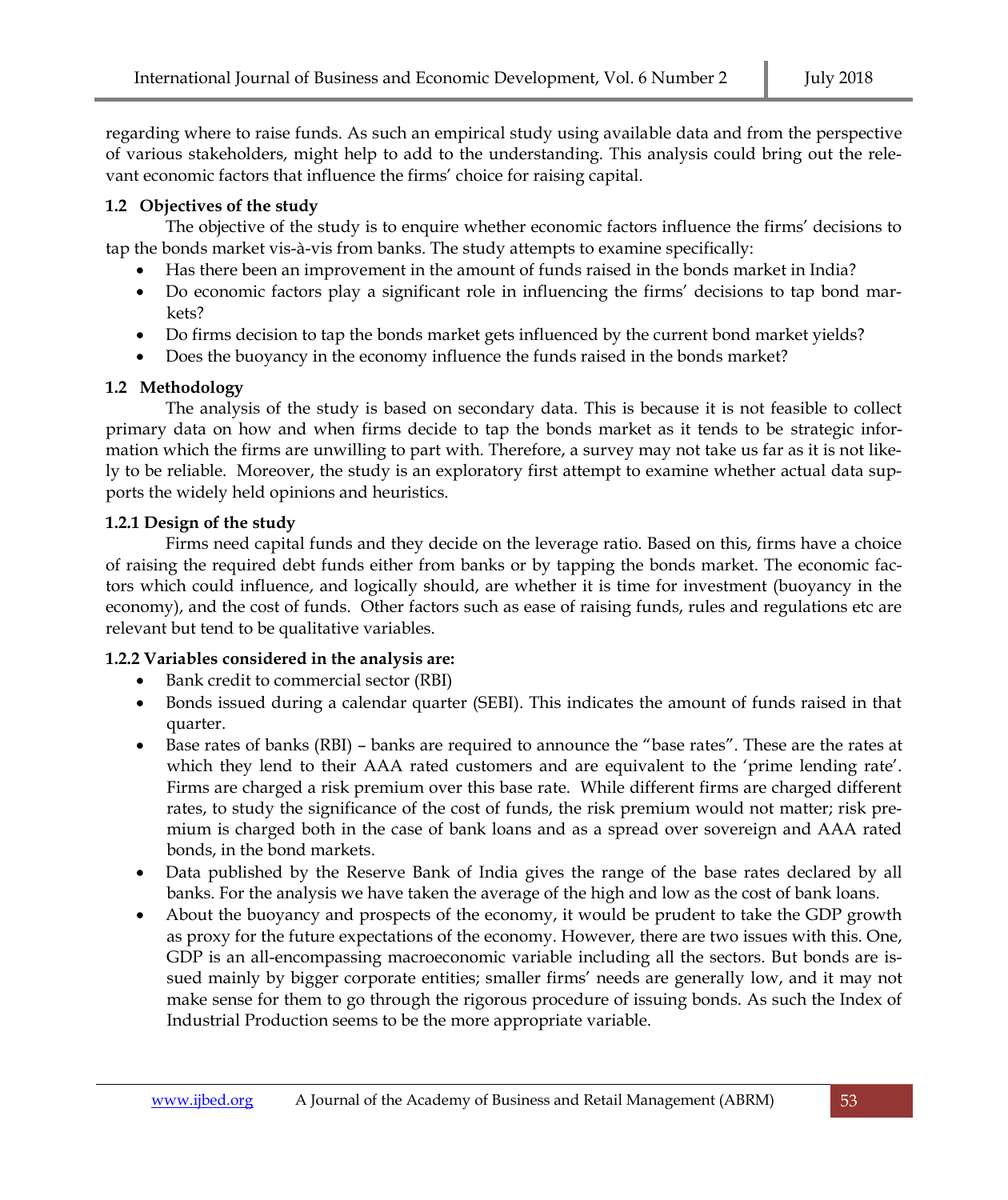- Also, the base for the GDP data has been revised recently and revised data for previous periods has not yet been released. Moreover, the data for the overlapping quarters shows a wide variation between the two base years.
- Therefore, the Index of Industrial Production (IIP) has, thus, been used as a proxy to capture the buoyancy of the economy or expectations of firms.

### **3 Historical background**

Historically firms in India have depended on the credit given by commercial banks for their capital requirements. Soon after independence, there were concerted efforts to accelerate economic growth and banks were expected to support these efforts by providing both working capital finance and term loans for capital expenditure. Banks' role was crucial also because of the almost nonexistent capital markets in India. To further increase their role and contribution, all major banks were nationalized in 1969 bringing almost 80% of the commercial banking business under government hands. Banks thus provided both working capital facilities and debt capital to industries. Despite many private banks being set up in the later years, the dependence of firms on banks continues. Perhaps it is because of the ease of raising funds through this channel. And, perhaps also because banks in India have a long tradition and have had vast experience in lending long term.

# **4 Current Scenario**

It has been argued that this has led to a cozy relationship between the two and has resulted in 'crony capitalism'. Absence of bond markets can result in excessive reliance on bank finance; bond markets allocate and price risk more efficiently; bond markets provide a ready source of long-term finance without asset-liability mismatch problems of the kind faced by banks, and most importantly, are able to act against troubled borrowers more swiftly and effectively than banks; debt markets help develop the derivatives market – the much-touted bond-currency-derivatives nexus - facilitating development of hedging mechanisms/enabling greater risk diversification by market participants. Above all, bond financing, it is argued, instills a greater sense of credit discipline among borrowers as defaults are immediately punished by markets. Recalcitrant borrowers are either shut out of the market or must pay a much higher rate of interest.

These are not small advantages. Add to that the fact that banks have burnt their fingers financing infrastructure. And, the virtual freeze on infrastructure financing as a consequence in a scenario where alternative channels of funding are non-existent and the case for a vibrant bond market becomes blindingly self-evident.

The two main financial sector regulators the Reserve Bank of India (RBI), and the Securities and Exchange Board of India (SEBI) have been trying hard for quite some time to develop the corporate bond market in India. As a result, total corporate bond issuance increased from Rs 174,781 crores in 2008-09 to Rs 413,879 crore in 2014-15 while the number of issuances increased from 1,042 in 2008-09 to 2,636 in 2014- 15. The increase was of over 235% and 150% respectively in this period.

However, the secondary market trading for these bonds remains limited. The net result is corporate bonds are not a significant part of the financial market and account for little over five per cent of GDP compared to 31% in the case of China or a much higher 78% in the case of South Korea. Indeed, the private corporate bond market today is just a tiny fraction of a much larger bond market dominated by government debt. This is not unusual in a developing country with a large fiscal deficit. Large government borrowing, in tandem with statutory pre-emptions like the SLR (statutory liquidity ratio) on banks, often results in crowding out private corporate bond issues.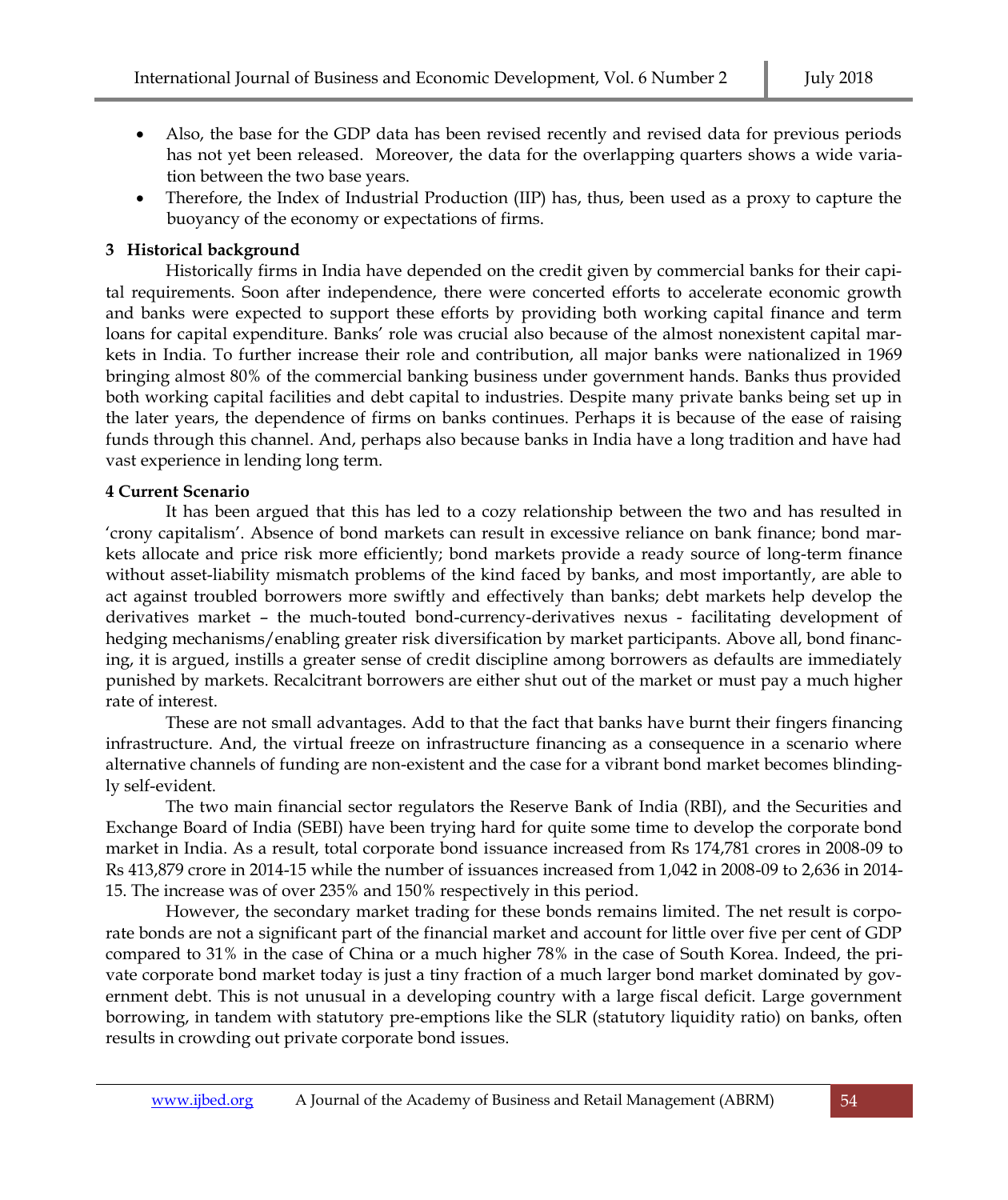#### **5 Data analysis**

# **5.1 Evolution of the corporate bond market in India**

The data on amounts raised by firms in India in the bonds market and from banks is given in Appendix A. It is evident that the proportion of funds raised by firms does show that a significant proportion is raised by tapping the bond market. But it does not show any significant trend as can be seen from Fig 1. This means that the capital raised by issue of bonds has rising at a rate not very different from the rate of overall funds.



BONDS\_ISSUED/TOTALFUNDS\_COMM

Also, as is evident, there is a sudden spike in the last quarter of 2017. This may be attributed to the effect of demonetization of higher denomination currencies in India. A significantly large proportion of business payments in India are done in cash. And when the window of two months was provided for utilization of the currency notes, firms repaid their dues to banks in huge amounts; perhaps to avoid changing old notes to new ones and the consequent questioning by tax authorities. Hence the change in the credit given by banks to the commercial sector is negative; hence the more than 100% proportion.

Ignoring the blip as outlier, it is evident that a significant proportion of the funds required by the firms in India is raised by tapping the bonds market. But, there is no significant rising trend.

# **5.2 Factors influencing decisions to tap bonds market**

The quarterly data on amount raised through issue of bonds (BONDS\_ISSUED), base rate (BASE\_RATE), 10-year Sovereign Bonds (GOVT\_YLD) and Index of Industrial Production (IIP), has been used for the empirical analysis. The data is given in Appendix B for reference.

Many linear regression models based on our hypothesis were carried out to understand the relationship between bonds issued and base rate, yields of sovereign (government of India) bonds and buoyancy in the economy. While it is generally the GDP growth that is taken as an indicator of the buoyancy in the economy or the expectations of the future, in India the GDP series has undergone a change in estimation. In 2015, the base year was changed from 2004-05 to 2011-12. And the recalculated back series have not yet been published. Moreover, GDP encompasses all economic activity while the Index of Industrial Production (IIP) is an estimate of the output of the industrial sector. Since bonds are issued only by mid and large corporate sector, it was felt that the IIP data would be more appropriate for the analysis.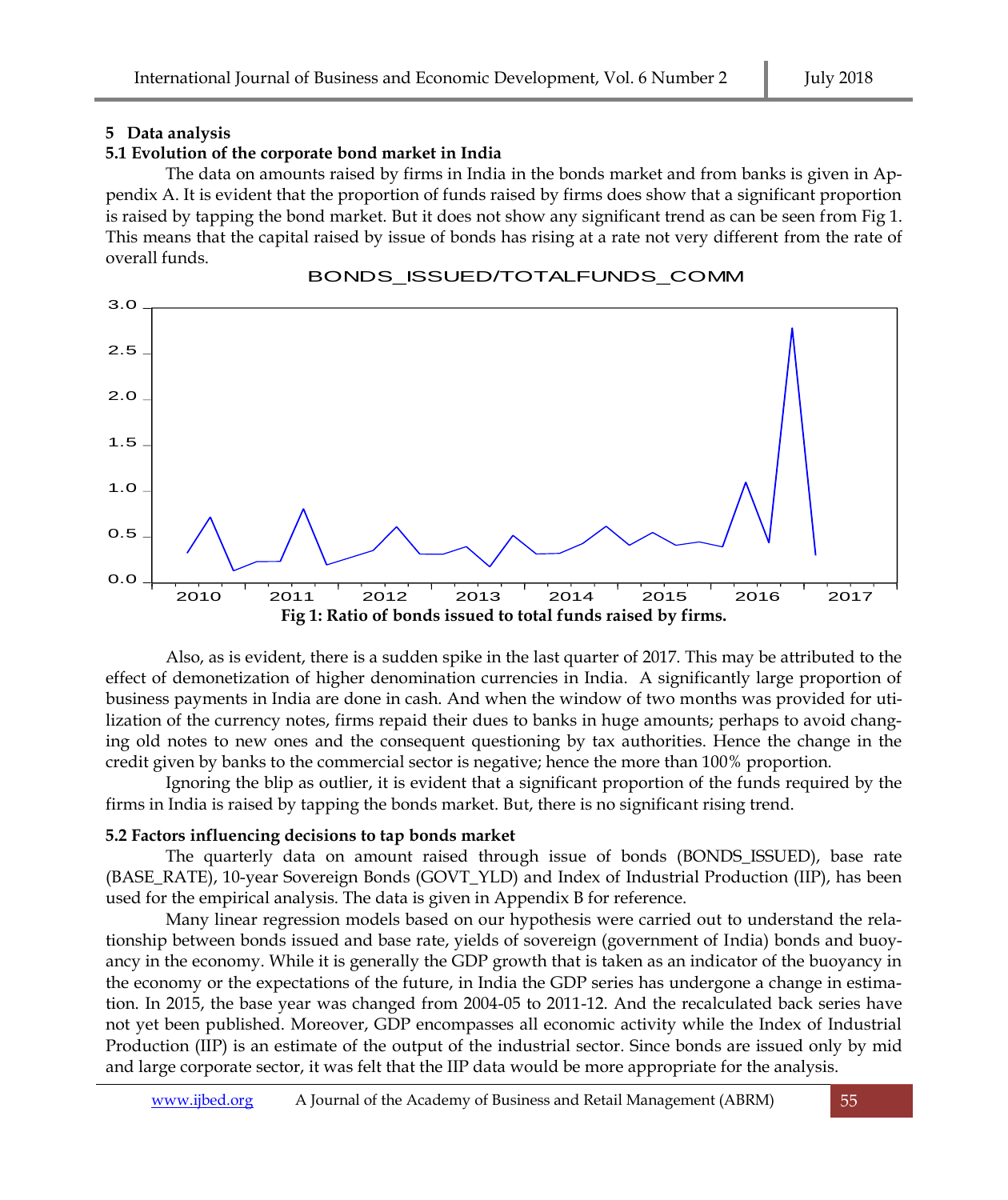#### **5.2.1 Effect of base rates of banks on the bonds issue**

Since bank loans are close substitutes for bonds issue, the cost of banks loans is likely to influence negatively the amount raised by firms through issue of bonds. Although, a preliminary scatter plot between these two does not show a clear relationship. This is evident from the scatter plot of bonds issued to base rate is given below in Fig 2. This is, possibly, due to omitted variable bias as the other factors affecting bonds issued are not taken into consideration.

However, as expected, when more variables that are likely to affect the dependent variable are considered, our results become more meaningful.



**Fig 2: Scatter plot of bonds issued to base rate**

#### **5.2.2 Effect of sovereign yields on amount raised through bonds issue**

Corporate bonds are issued at par with a coupon equal to the yields at which bonds with similar credit rating are being traded in the market. Corporate bonds' yields are at a spread over the sovereign yields. And generally, these yields go up or down as the sovereign bonds' yields change; the spread being stable. Therefore, the yield on the benchmark 10-year government of India bonds is taken as the proxy for the cost of borrowing. The scatter plot of bonds issued against the government yields given in Fig 3 shows that there is an inverse relationship between the two. This is as expected; higher the cost of borrowing lower would be the amount borrowed.

#### **5.2.3 Effect of IIP on amount raised through bonds issue**

The scatter diagram of bonds issued against the IIP is given in Fig 4. As expected there is a positive relationship. The growing IIP indicating buoyancy encourages firms to invest more and so borrow more.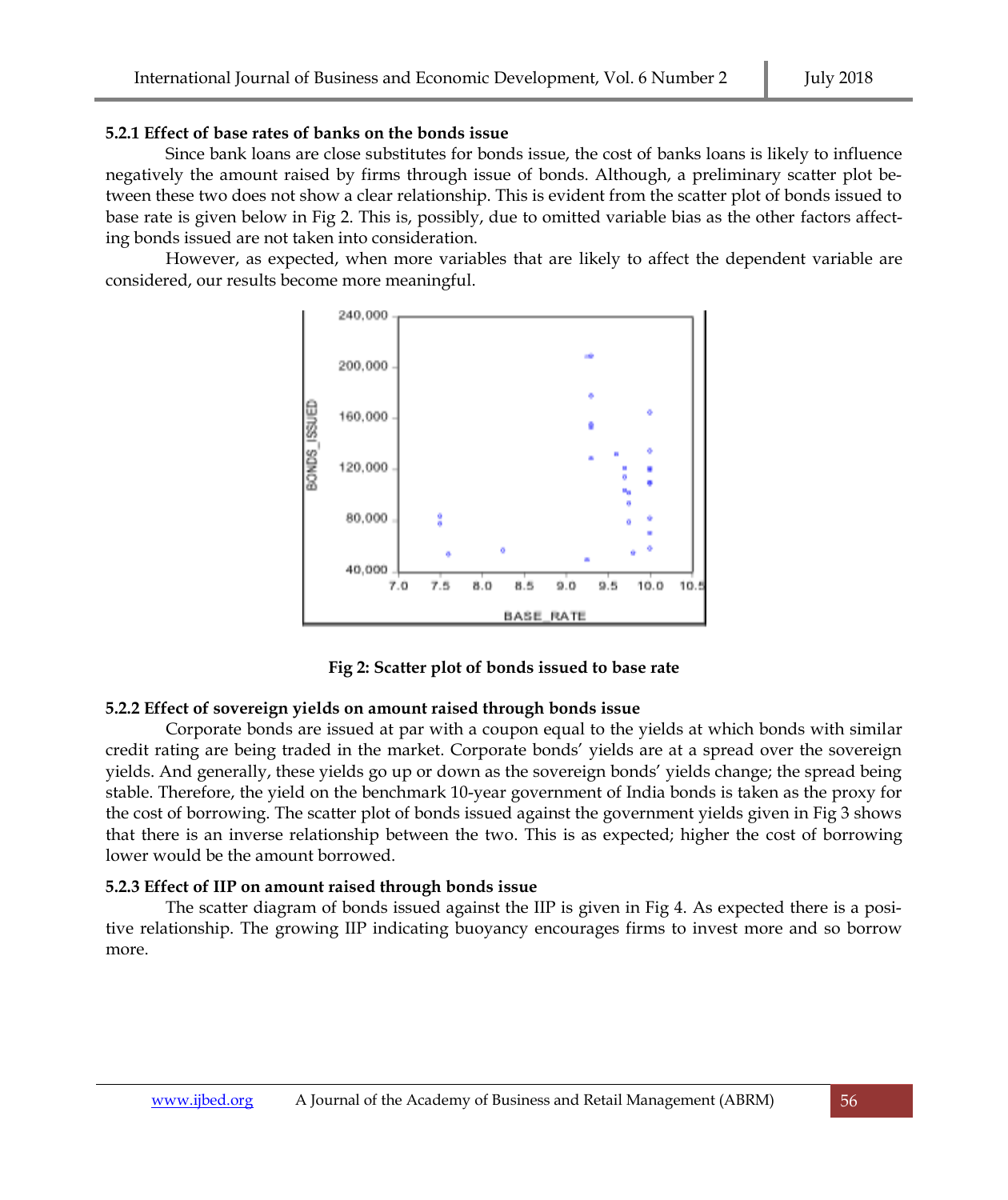

#### **5.2.4 Regression Analysis**

Next, we examine the multiple regression analysis incorporating the variables discussed above in our Model. We look at the effect of base rates, government yields & IIP on amount raised through bonds issued over the June 2010 and March 2017 period.

The results of regression of base rate, government yield and the Log (IIP) are shown in Table 1 below.

> Dependent Variable: LOG(BONDS\_ISSUED) Method: Least Squares Sample (adjusted): 2010Q2 2017Q1 Included observations: 28 after adjustments

| Variable            | Coefficient | Std. Error            | t-Statistic | Prob.    |
|---------------------|-------------|-----------------------|-------------|----------|
| $\subset$           | 4.895108    | 4.492077              | 1.089720    | 0.2867   |
| <b>BASE RATE AV</b> | 0.229423    | 0.086519              | 2.651703    | 0.0140   |
| <b>GOVT YLD</b>     | $-0.466606$ | 0.093538              | -4.988388   | 0.0000   |
| LOG(IIP)            | 1.574020    | 0.860935              | 1.828269    | 0.0800   |
| R-squared           | 0.637367    | Mean dependent var    |             | 11.54252 |
| Adjusted R-squared  | 0.592038    | S.D. dependent var    |             | 0.413231 |
| S.E. of regression  | 0.263939    | Akaike info criterion |             | 0.305365 |
| Sum squared resid   | 1.671929    | Schwarz criterion     |             | 0.495680 |
| Log likelihood      | $-0.275110$ | Hannan-Quinn criter.  |             | 0.363546 |
| F-statistic         | 14.06086    | Durbin-Watson stat    |             | 1.845941 |
| Prob(F-statistic)   | 0.000017    |                       |             |          |

**Table 1**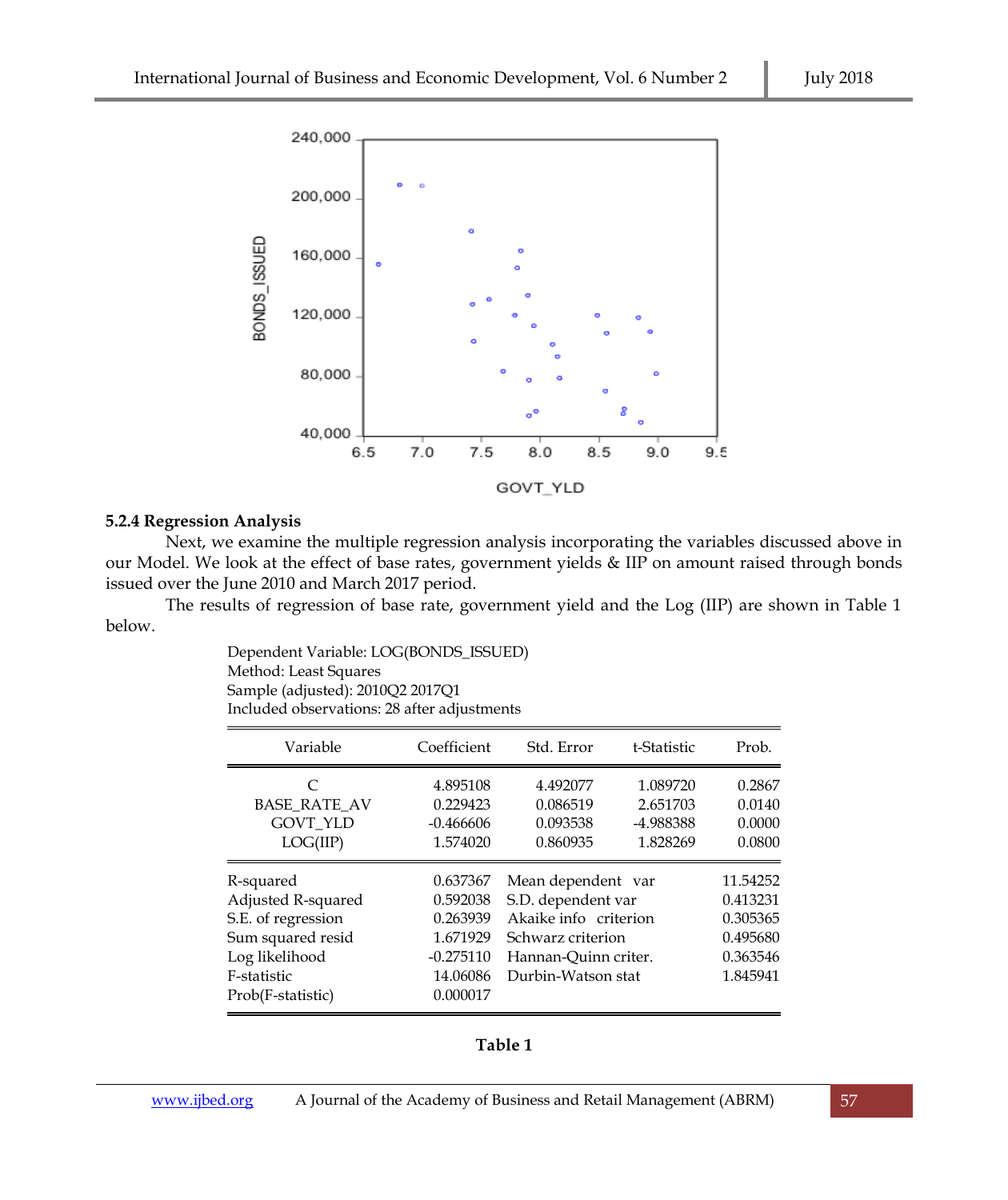It is evident that there is no autocorrelation in the regression result as can be seen from the regression result as well as the LM Test (see Table 1 and 2). This means our results can be used for interpretation as the residual are not inter-related over time.

| F-statistic   | $0.061733$ Prob. $F(2,22)$        | 0.9403 |
|---------------|-----------------------------------|--------|
| Obs*R-squared | $0.156261$ Prob. Chi-Square $(2)$ | 0.9248 |

Test Equation: Dependent Variable: RESID Method: Least Squares Sample: 2010Q2 2017Q1 Included observations: 28 Pre-sample missing value lagged residuals set to zero.

| Variable                                                                                                                         | Coefficient                                                                            | Std. Error                                                                                                                           | t-Statistic                                                                      | Prob.                                                                   |
|----------------------------------------------------------------------------------------------------------------------------------|----------------------------------------------------------------------------------------|--------------------------------------------------------------------------------------------------------------------------------------|----------------------------------------------------------------------------------|-------------------------------------------------------------------------|
| C<br><b>BASE RATE AV</b><br><b>GOVT YLD</b><br>LOG(IIP)<br>$RESID(-1)$<br>$RESID(-2)$                                            | $-0.139872$<br>$-0.004127$<br>$-0.003637$<br>0.040387<br>0.040621<br>$-0.070796$       | 4.778736<br>0.093265<br>0.101270<br>0.937910<br>0.226223<br>0.247556                                                                 | $-0.029270$<br>$-0.044251$<br>$-0.035910$<br>0.043061<br>0.179561<br>$-0.285978$ | 0.9769<br>0.9651<br>0.9717<br>0.9660<br>0.8591<br>0.7776                |
| R-squared<br>Adjusted R-squared<br>S.E. of regression<br>Sum squared resid<br>Log likelihood<br>F-statistic<br>Prob(F-statistic) | 0.005581<br>$-0.220424$<br>0.274905<br>1.662599<br>$-0.196761$<br>0.024693<br>0.999683 | Mean dependent var<br>S.D. dependent var<br>Akaike info criterion<br>Schwarz criterion<br>Hannan-Quinn criter.<br>Durbin-Watson stat |                                                                                  | $-4.44E-16$<br>0.248844<br>0.442626<br>0.728098<br>0.529898<br>1.918121 |

### **Table 2**

It is therefore evident that yields have a negative effect while both the base rates and IIP have a positive effect. Thus, indicating that firms do take a call based on the yields at which they can issue bonds and the cost of the alternative source of funds from the banking system and the performance of the economy which gets reflected in rate of growth of IIP.

#### **6 Observations and conclusions**

A significant portion of debt capital is raised by firms in India from the bond markets. But, the absence of a significant upward trend in the proportions raised through issue of bonds is not a good indicator. Given that a number of initiatives have been taken by the regulators and the government, one would expect that firms would be motivated to raise a higher proportion from the capital markets. In fact, almost all the debt capital required should logically be raised through this route.

If it is assumed that enough initiatives have been taken to make it hassle free to issue bond then the results of this study indicate that there are other factors, not economic factors which inhibit firms in emerging economies such as India from approaching the corporate bond markets.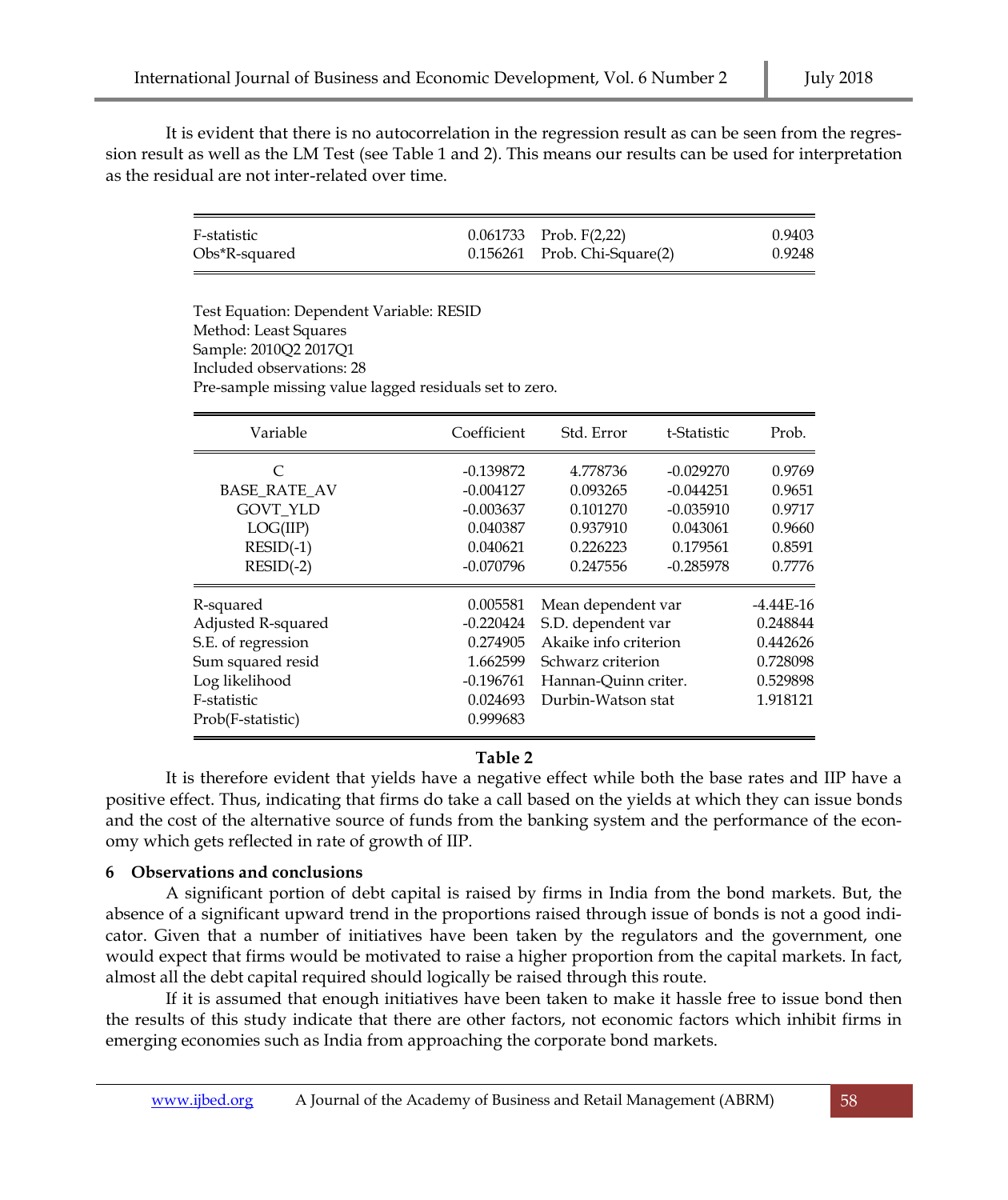The base rate, rate at which banks give loans to firms, positively impacts the amount raised by firms. Higher the interest rates more the funds raised by firms tapping the bond market. This stands to logic as corporate bonds are a substitute to bank term loans. This finding is quite reassuring in the sense that it is the data that shows that firms base their preferences mainly on cost of alternative sources of funds.

Sovereign bonds' yields have a negative impact on the amount raised through issue of bonds in India. Again, this is rational and on expected lines. Higher the yields, higher are the cost of funds and so it should have a negative impact on issue of bonds.

The buoyancy in the economy, measured by the IIP in India, has a positive impact on the amount raised through issue of bonds. Evidently, firms go by these numbers to gauge the future prospects. If they see good times, they invest more.

Finally, one could conclude that firms take rational decisions. And, economic factors such as interest rates do matter to firms in India.

#### **7 Limitations and further research**

As the goodness of fit in the Model (adjusted r-squared) is about 0.6, it indicates that there are other variables which influence the decisions of the firms regarding whether to raise capital funds through debt (bonds) or through fresh equity. Including other factors could help us improve further the understanding of firms' behaviour. Among the quantifiable factors, perhaps, the exchange rate and interest rate differential between international debt & credit markets may be significant. And may be unquantifiable factors such as the convenience and ease of raising funds etc.

#### **References:**

Anand, Manoj (2002); Corporate finance practices in India: a survey. Vikalpa, 27(4), 29-56.

- Bhole, L. M., and Jitendra Mahakud (2004). "Trends and determinants of corporate capital structure in India: A panel data analysis." Finance India 18.1: 37.
- Chakraborty, Indrani (2010). "Capital structure in an emerging stock market: The case of India." Research in International Business and Finance 24.3: 295-314.
- Cobham, David, and Ramesh Subramaniam (1998). "Corporate finance in developing countries: new evidence for India." World Development 26.6: 1033-1047.
- Edwin J. Elton, , Martin J. Gruber, , Deepak Agrawal, , Christopher Mann (2004) ; Factors affecting the valuation of corporate bonds Original Research Article; Journal of Banking & Finance, Volume 28, Issue 11, November, Pages2747-2767

Giampaolo Gabbi and Andrea Sironi (2005) ; [Which factors affect corporate bonds pricing? Empirical evidence](http://www.tandfonline.com/doi/abs/10.1080/1351847032000143422)  [from Eurobonds primary market spreads;](http://www.tandfonline.com/doi/abs/10.1080/1351847032000143422) [The European Journal of](http://www.tandfonline.com/toc/rejf20/11/1) Finance Vol. 11, Iss. 1

- Guha-Khasnobis, Basudeb, and Saumitra N. Bhaduri (2002). "Determinants of capital structure in India (1990-1998): a dynamic panel data approach." Journal of Economic Integration: 761-776.
- MacKie-Mason, Jeffrey K (1990). "Do firms care who provides their financing? Asymmetric information, corporate finance, and investment". University of Chicago Press, 63-10[4.http://www.jstor.org/stable/248186](http://www.jstor.org/stable/248186)
- [Miguel Cantillo&Julian Wright](javascript:;) (2000); How Do Firms Choose Their Lenders? An Empirical Investigation the Review of Finance Studies13 (1): 155-189.; <https://doi.org/10.1093/rfs/13.1.155>
- Myers, Stewart C (1977).[, Determinants of corporate borrowing,](http://econpapers.repec.org/RePEc:eee:jfinec:v:5:y:1977:i:2:p:147-175) Journal of Financial Economics, 5, issue 2, p. 147-175. Partha Sengupta; Corporate Disclosure Quality and the Cost of Debt; The Accounting Review
- Samuel, C. (1996). The stock market as a source of finance: A comparison of US and Indian firms. Policy research working paper 1952; World Bank Publications.
- Khan, H. R (2016). , Report of the Working Group on Development of Corporate Bond Market in India, https://rbi.org.in/Scripts/PublicationReportDetails.aspx?UrlPage=&ID=853
- Taggart, Robert A (1977). "A Model of Corporate Financing Decisions." The Journal of Finance, vol. 32, no. 5, pp. 1467–1484. JSTOR[, www.jstor.org/stable/2326804.](http://www.jstor.org/stable/2326804)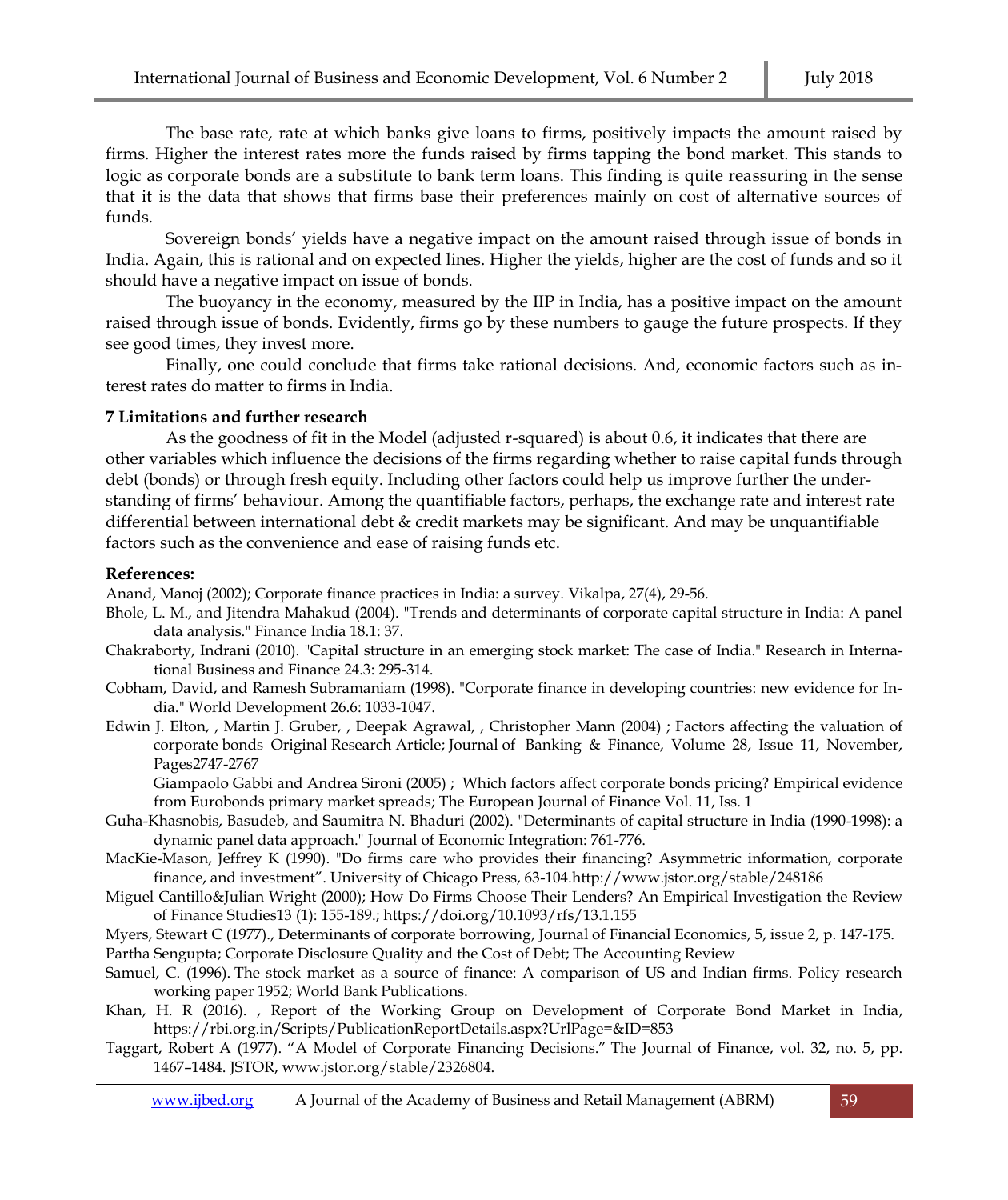Titman, Sheridan (2002); The Modigliani and Miller Theorem and the Integration of Financial Markets Financial Management Vol. 31, No. 1 (Spring), pp. 101-11[5 http://www.jstor.org/stable/3666323](http://www.jstor.org/stable/3666323)

Titman, Sheridan and Wessels, Roberto (1988), [The Determinants of Capital Structure Choice,](http://econpapers.repec.org/RePEc:bla:jfinan:v:43:y:1988:i:1:p:1-19) Journal of Finance, 43, issue 1), p. 1-19.

Turner, Philip. "Bond markets in emerging economies: an overview of policy issues." BIS papers 11 (2002): 1-12. Vol. 73, No. 4 (Oct. 1998), pp. 459-474

#### **Appendix A:**

| <b>Ouarter Ended</b> | Bonds issued dur-<br>ing the Qtr | <b>Increase in Bank Credit</b><br>to Commercial Sector | Total funds taken by<br>commercial sector | proportion of bonds<br>to total |  |
|----------------------|----------------------------------|--------------------------------------------------------|-------------------------------------------|---------------------------------|--|
| Jun-2010             | 83,496                           | 1,74,516                                               | 2,58,012                                  | 32.36%                          |  |
| Sep-2010             | 77,476                           | 30,313                                                 | 1,07,790                                  | 71.88%                          |  |
| Dec-2010             | 53,472                           | 3,52,690                                               | 4,06,162                                  | 13.17%                          |  |
| Mar-2011             | 56,502                           | 1,87,748                                               | 2,44,250                                  | 23.13%                          |  |
| Jun-2011             | 48,962                           | 1,60,832                                               | 2,09,795                                  | 23.34%                          |  |
| Sep-2011             | 81.809                           | 19,196                                                 | 1,01,005                                  | 80.99%                          |  |
| Dec-2011             | 70,168                           | 2,88,051                                               | 3,58,219                                  | 19.59%                          |  |
| Mar-2012             | 1,09,130                         | 2,87,582                                               | 3,96,712                                  | 27.51%                          |  |
| Jun-2012             | 78,824                           | 1,43,982                                               | 2,22,806                                  | 35.38%                          |  |
| Sep-2012             | 93.424                           | 58,946                                                 | 1,52,370                                  | 61.31%                          |  |
| Dec-2012             | 1,01,636                         | 2,22,016                                               | 3,23,652                                  | 31.40%                          |  |
| Mar-2013             | 1,14,142                         | 2,50,585                                               | 3,64,727                                  | 31.30%                          |  |
| Jun-2013             | 1,03,705                         | 1,58,357                                               | 2,62,062                                  | 39.57%                          |  |
| Sep-2013             | 54,653                           | 2,57,570                                               | 3,12,223                                  | 17.50%                          |  |
| Dec-2013             | 1,10,155                         | 1,02,082                                               | 2,12,237                                  | 51.90%                          |  |
| Mar-2014             | 1,19,639                         | 2,59,420                                               | 3,79,059                                  | 31.56%                          |  |
| Jun-2014             | 58.034                           | 1,22,406                                               | 1,80,440                                  | 32.16%                          |  |
| Sep-2014             | 1,21,248                         | 1,61,236                                               | 2,82,484                                  | 42.92%                          |  |
| Dec-2014             | 1,34,742                         | 83,277                                                 | 2,18,018                                  | 61.80%                          |  |
| Mar-2015             | 1,64,938                         | 2,37,509                                               | 4,02,448                                  | 40.98%                          |  |
| Jun-2015             | 1,21,283                         | 99,555                                                 | 2,20,838                                  | 54.92%                          |  |
| Sep-2015             | 1,32,066                         | 1,89,249                                               | 3,21,316                                  | 41.10%                          |  |
| Dec-2015             | 1,53,235                         | 1,89,426                                               | 3,42,661                                  | 44.72%                          |  |
| Mar-2016             | 1,78,009                         | 2,75,114                                               | 4,53,123                                  | 39.28%                          |  |
| Jun-2016             | 1,28,743                         | (11,621)                                               | 1,17,122                                  | 109.92%                         |  |
| Sep-2016             | 2,09,371                         | 2,69,348                                               | 4,78,720                                  | 43.74%                          |  |
| Dec-2016             | 1,55,758                         | (99, 885)                                              | 55,873                                    | 278.77%                         |  |
| Mar-2017             | 2,08,695                         | 4,90,520                                               | 6,99,215                                  | 29.85%                          |  |